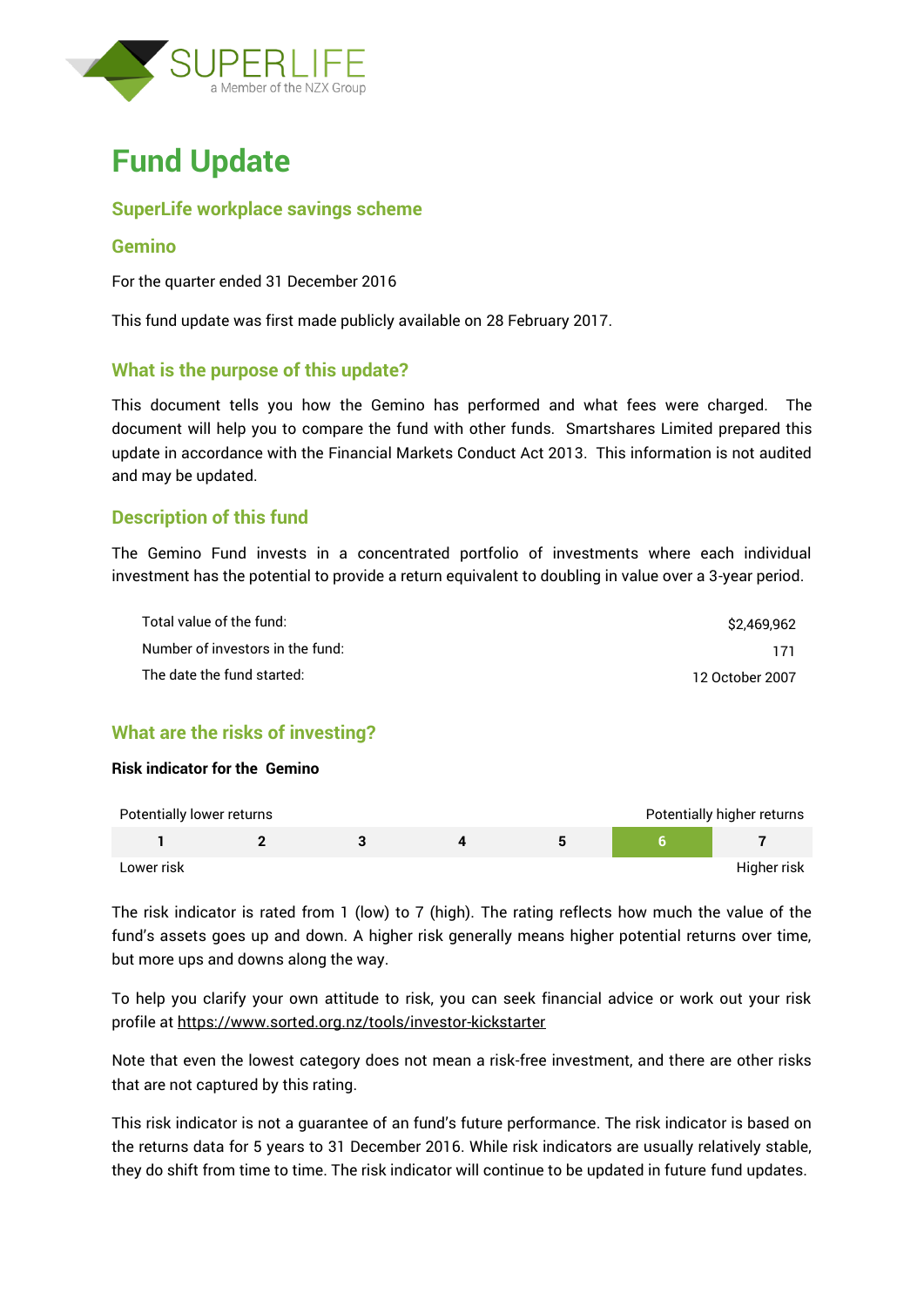

#### **Other specific risks**

There are other risks that may increase the risk to returns for investors, which are not reflected in the risk indicator. These risks include active management risk. In particular, while SuperLife workplace savings scheme's philosophy is that a passive approach to investing will deliver better long-term results, we make some active management decisions. There is a risk that this may result in the fund achieving a return that is lower than the investment objective for the fund.

See the "Other Information – Risks" document on the offer register at www.business.govt.nz/disclose for further information.

### **How has the fund performed?**

|                                                                           | Average over past 5 years | Past year |
|---------------------------------------------------------------------------|---------------------------|-----------|
| Annual return<br>(after deductions for charges and tax)                   | 8.99%                     | 13.45%    |
| Annual return<br>(after deductions for charges but before tax)            | 9.32%                     | 13.73%    |
| Market index annual return<br>(reflects no deduction for charges and tax) | 12.92%                    | 7.93%     |

The market index annual return is based on the annual return for the weighted average return of the market indices used to measure performance of the underlying assets. Additional information about the market index is available on the offer register at [www.business.govt.nz/disclose](http://www.business.govt.nz/disclose)



#### **Annual return graph**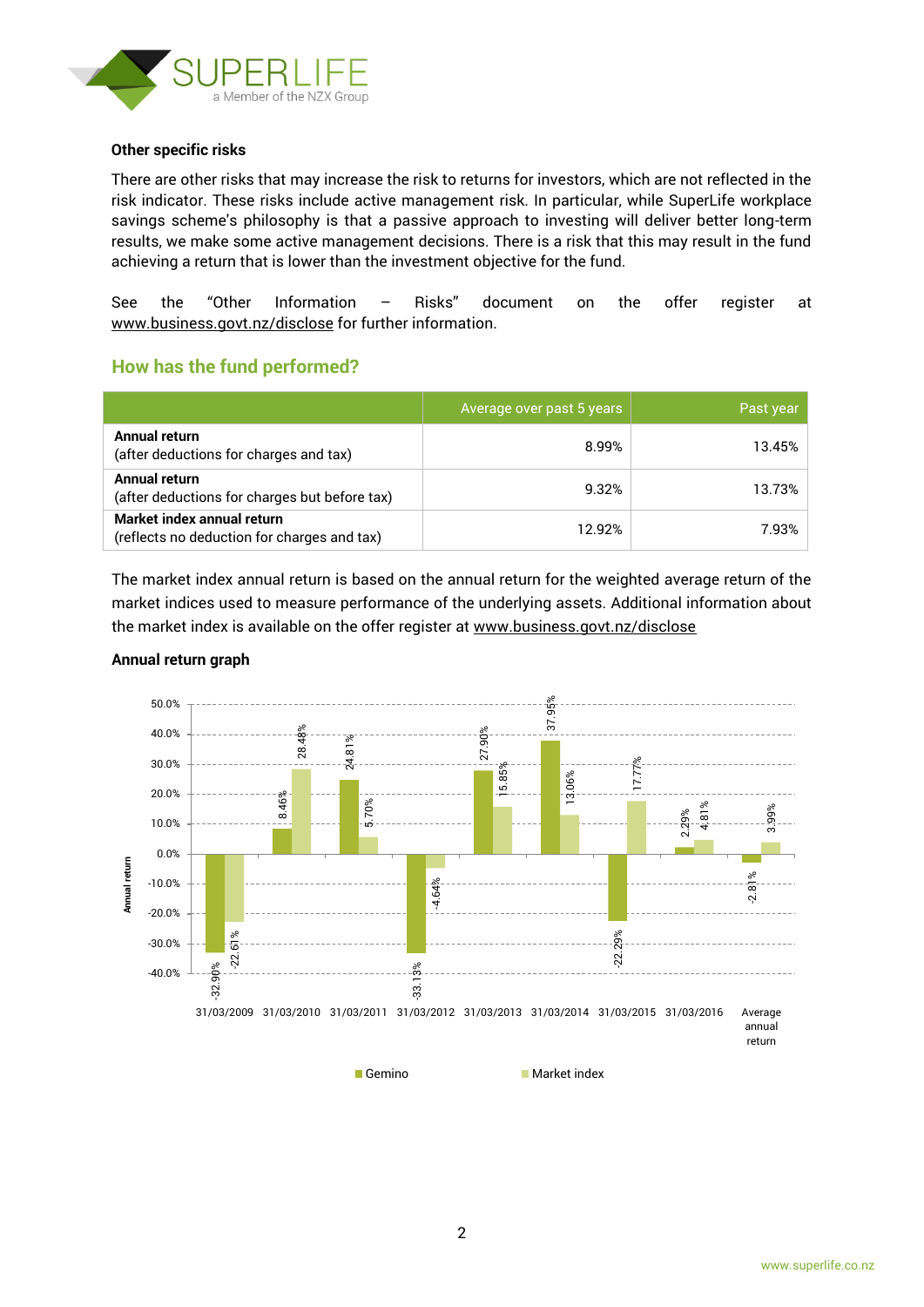

This shows the return after fund charges and tax for each year ending 31 March since the fund started. The last bar shows the average annual return since the fund started, up to 31 December 2016.

**Important**: This does not tell you how the fund will perform in the future.

Returns in this update are after tax at the highest prescribed investor rate (PIR) of tax for an individual New Zealand resident. Your tax may be lower.

### **What fees are investors charged?**

Investors in the Gemino are charged fund charges. In the year to 31 March 2016 these were:

|                                                    | % per annum of fund's net asset value |
|----------------------------------------------------|---------------------------------------|
| <b>Total fund charges</b>                          | $0.68\%$                              |
| Which are made up of:                              |                                       |
| <b>Total management and administration charges</b> | 0.68%                                 |
| Including:                                         |                                       |
| Manager's basic fee                                | 0.67%                                 |
| Other management and administration charges        | 0.01%                                 |
| <b>Total performance-based fees</b>                | 0.00%                                 |
| <b>Other charges</b>                               | Dollar amount per investor            |
| Administration fee                                 | \$33 per annum <sup>*</sup>           |
| Paper statements fee                               | \$18 per annum <sup>1</sup>           |

The supplement for your employer may allow you to withdraw money from your member account and transfer it to a KiwiSaver scheme. Where the transfer is to a KiwiSaver scheme other than the SuperLife KiwiSaver scheme, you may be charged a withdrawal fee. The fee is \$50.

\* From 9 November 2016, the total fund charges changed to 0.79% per annum of the fund's net asset value and the administration fee reduced to \$12 per annum. A paper statement fee of \$18 per annum was introduced.

See the "Other Information – Fees" document on the offer register at www.business.govt.nz/disclose for further information about the fees you will be charged for investing in the SuperLife workplace savings scheme.

Small differences in fees and charges can have a big impact on your investment over the long term.

### **Example of how this applies to an investor**

Jess had \$10,000 in the fund and did not make any further contributions. At the end of the year, Jess received a return after fund charges were deducted of \$1,345 (that is 13.45% of her initial  $$10,000$ ). Jess paid other charges of  $$31<sup>2</sup>$ . (Jess received statements and other SuperLife communications electronically and was not charged the paper statements fee). This gives Jess a total return after tax of \$1,314 for the year.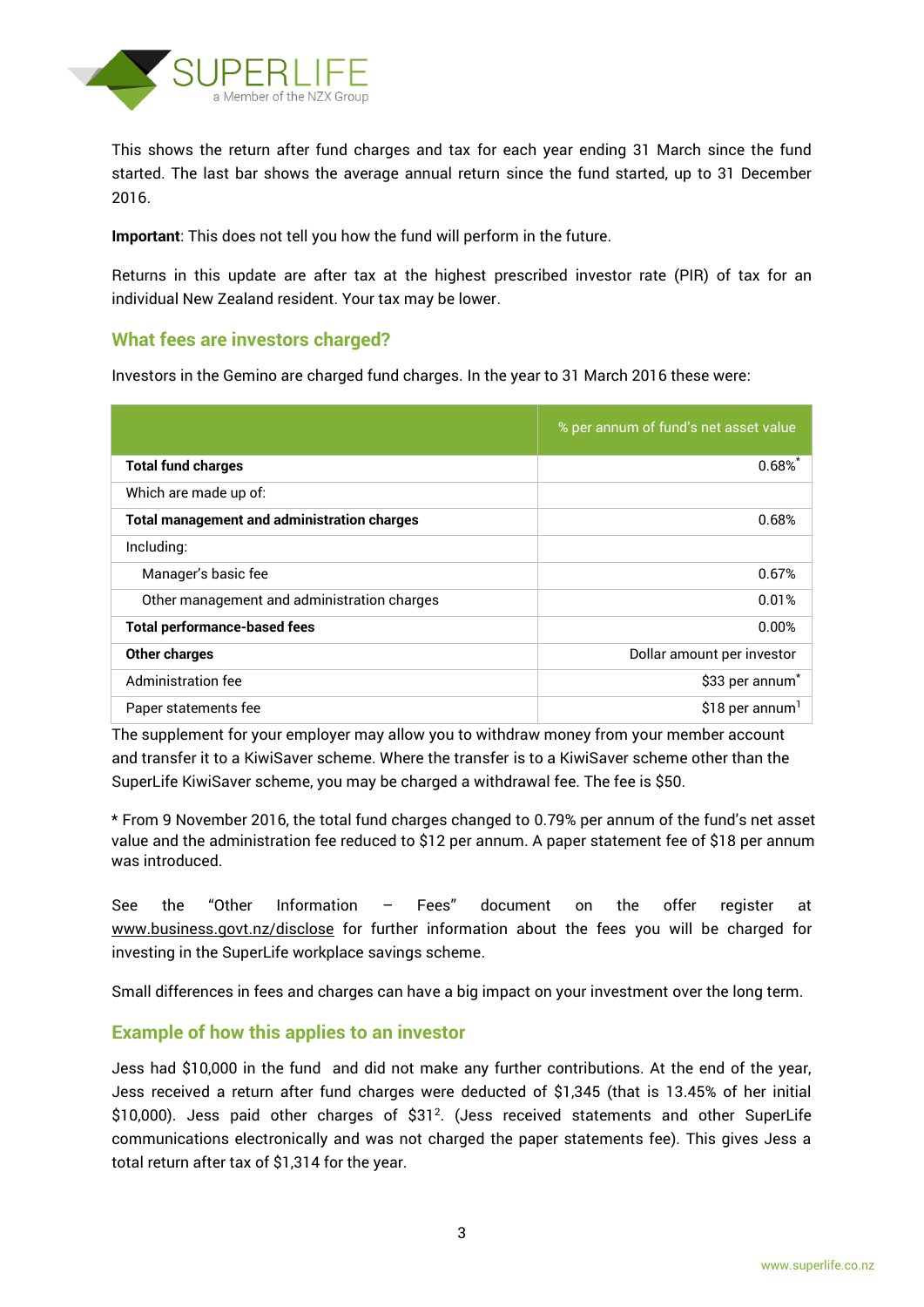

# **What does the fund invest in?**

### **Actual investment mix**

This shows the types of assets that the fund invests in.



#### **Target investment mix**

This shows the mix of assets that the fund generally intends to invest in.

| <b>Asset Category</b>        | Target asset mix |
|------------------------------|------------------|
| Cash and cash equivalents    | 2.00%            |
| New Zealand fixed interest   |                  |
| International fixed interest |                  |
| Australasian equities        | 49.00%           |
| International equities       | 49.00%           |
| Listed property              |                  |
| Unlisted property            | $\blacksquare$   |
| Commodities                  |                  |
| Other                        |                  |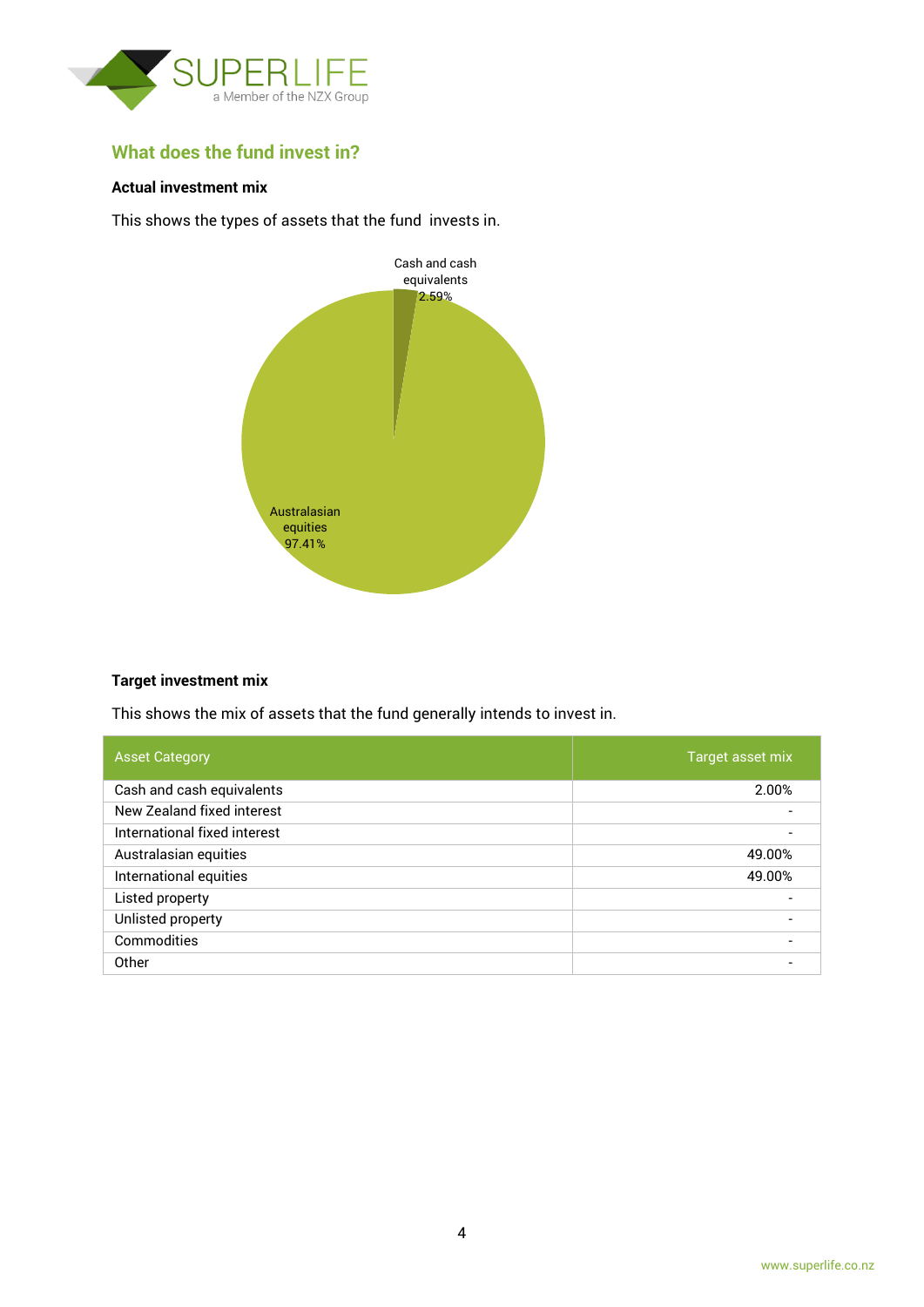

### **Top 10 investments**

| <b>Name</b>                          | % of fund<br>net assets | <b>Type</b>                  | Country     | <b>Credit rating</b><br>(if applicable) |
|--------------------------------------|-------------------------|------------------------------|-------------|-----------------------------------------|
| Pacific Edge Limited                 | 27.47%                  | Australasian<br>equities     | New Zealand |                                         |
| <b>Wellington Drive Technologies</b> | 13.51%                  | Australasian<br>equities     | New Zealand |                                         |
| <b>Wellington Drive Technologies</b> | 12.84%                  | Australasian<br>equities     | New Zealand |                                         |
| <b>BLIS Technologies Limited</b>     | 7.88%                   | Australasian<br>equities     | New Zealand |                                         |
| <b>Cavalier Corporation Ltd</b>      | 7.45%                   | Australasian<br>equities     | New Zealand |                                         |
| Hexagon Resources Limited            | 6.71%                   | Australasian<br>equities     | Australia   |                                         |
| Innate Immunotherapeutics Limited    | 5.89%                   | Australasian<br>equities     | Australia   |                                         |
| Abano Healthcare Group Limited       | 4.33%                   | Australasian<br>equities     | New Zealand |                                         |
| <b>Sirtex Medical Limited</b>        | 2.82%                   | Australasian<br>equities     | Australia   |                                         |
| <b>ASB NZD Current Account</b>       | 2.59%                   | Cash and cash<br>equivalents | New Zealand | AA-                                     |

The top 10 investments make up 91.50% of the fund.

## **Currency hedging**

The fund's foreign currency exposure is generally not hedged to the NZD, but may be hedged between 0% and 110%.